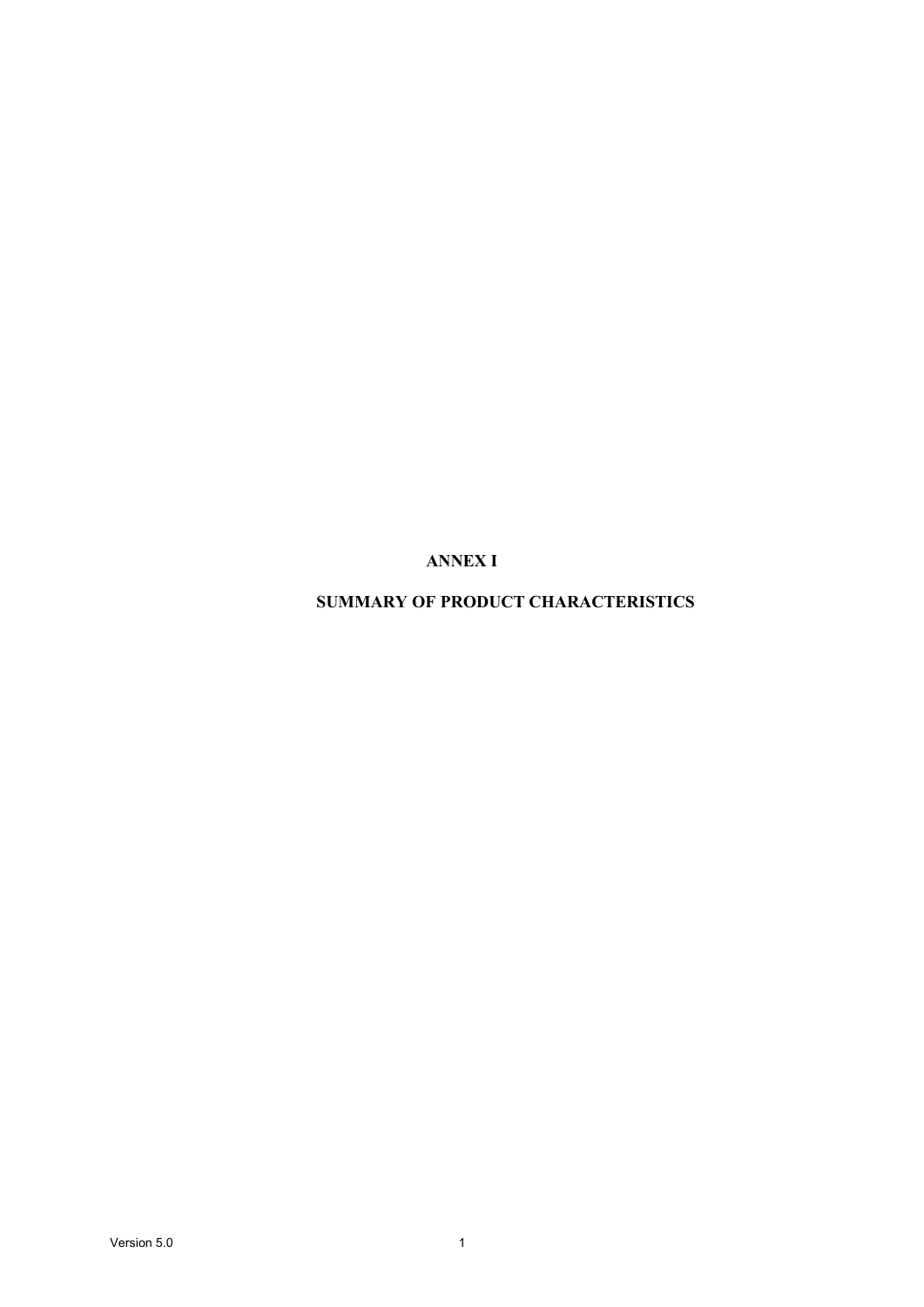## **1. NAME OF THE MEDICINAL PRODUCT**

Bronchitol 40 mg inhalation powder, hard capsules

# **2. QUALITATIVE AND QUANTITATIVE COMPOSITION**

Each hard capsule contains 40 mg mannitol.

Mean delivered dose per capsule is 32.2 mg.

For the full list of excipients, see section 6.1.

## **3. PHARMACEUTICAL FORM**

Inhalation powder, hard capsule.

Clear colourless hard capsules marked with 'PXS 40 mg' and containing white or almost white powder.

# **4. CLINICAL PARTICULARS**

## **4.1 Therapeutic indications**

Bronchitol is indicated for the treatment of cystic fibrosis (CF) in adults aged 18 years and above as an add-on therapy to best standard of care.

## **4.2 Posology and method of administration**

Posology

### *Initiation dose assessment*

Before commencing treatment with Bronchitol all patients should be assessed for bronchial hyperresponsiveness to inhaled mannitol during administration of their initiation dose (see sections 4.4 and 5.1).

The patient's initiation dose of Bronchitol must be used under the supervision and monitoring of an experienced physician or another health care professional appropriately trained and equipped to perform spirometry, monitor oxygen saturation  $(SpO<sub>2</sub>)$ , and manage acute bronchospasm (see sections 4.4 and 4.8) including appropriate use of resuscitation equipment.

The patient should be pre-medicated with a bronchodilator 5-15 minutes prior to the initiation dose but after the baseline  $FEV_1$  and  $SpO_2$  (Oxygen saturation in the blood) measurement. All  $FEV_1$ measurements and SpO<sub>2</sub> monitoring should be performed 60 seconds after dose inhalation.

Training the patient to practice correct inhaler technique during the initiation dose assessment is important.

The initiation dose assessment must be performed according to the following steps:

- Step 1: Patients baseline  $FEV_1$  and  $SpO_2$  is measured prior to the initiation dose
- Step 2: Patient inhales 40 mg (1x40 mg capsules) and  $SpO<sub>2</sub>$  is monitored
- Step 3: Patient inhales 80 mg (2x40 mg capsules) and  $SpO<sub>2</sub>$  is monitored

Step 4: Patient inhales 120 mg (3x40 mg capsules),  $FEV<sub>1</sub>$  is measured and SpO<sub>2</sub> is monitored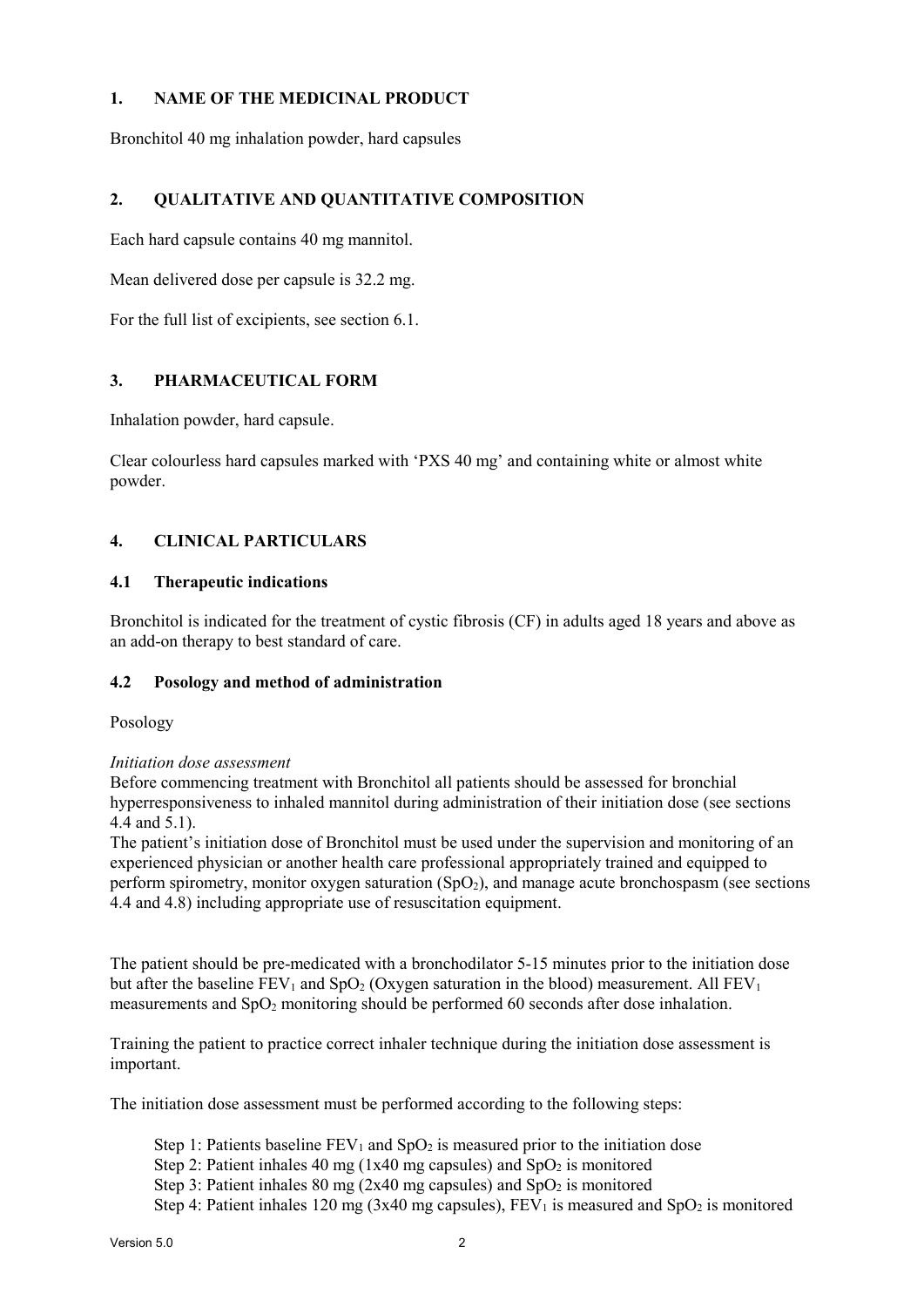Step 5: Patient inhales 160 mg (4x40 mg capsules),  $FEV<sub>1</sub>$  is measured and SpO<sub>2</sub> is monitored Step 6: Patients  $FEV<sub>1</sub>$  is measured 15 minutes post initiation dose.

Patients with asthma may experience reversible temporary mild bronchospasm after passing the initiation dose assessment and therefore all patients should be monitored until their  $FEV<sub>1</sub>$  has returned to baseline levels.

#### *Therapeutic dose regimen*

The therapeutic dose regimen should not be prescribed until the initiation dose assessment has been performed. The patient must complete and pass the initiation dose assessment before starting treatment with Bronchitol.

A bronchodilator must be administered 5-15 minutes before each dose of Bronchitol.

The recommended dose of Bronchitol is 400 mg twice a day. This requires the inhalation of the contents of ten capsules via the inhaler device twice a day. The doses should be taken morning and night with the evening dose taken 2-3 hours before bedtime.

For patients receiving several respiratory therapies, the recommended order is:

- 1. Bronchodilator
- 2. Bronchitol
- 3. Physiotherapy/exercise
- 4. Dornase alfa (if applicable)
- 5. Inhaled antibiotics (if applicable)

#### Special populations

#### *Elderly patients (≥65 years)*

There are insufficient data in this population to support a recommendation for or against dose adjustment.

#### *Renal or hepatic impairment*

Bronchitol has not formally been studied in patients with impaired renal and hepatic function. Available data from studies DPM-CF-301 and 302 suggest that no dose adjustments are required for these patient populations.

#### *Paediatric population*

The safety and efficacy of Bronchitol in children and adolescents aged 6 to 18 years has not yet been established. Currently available data are described in sections 4.8, 5.1 and 5.2 but no recommendation on a posology can be made.

The safety and efficacy of Bronchitol in children aged less than 6 years has not been established. No data are available.

#### Method of administration

Bronchitol is for inhalation use, using the inhaler provided in the pack. It must not be administered by any other route or using any other inhaler. The capsules must not be swallowed.

Each of the capsules is loaded into the device separately. The contents of the capsules are inhaled via the inhaler device with one or two breaths. After inhalation, each empty capsule is discarded before inserting the next capsule into the inhaler device with as little delay as possible between capsules.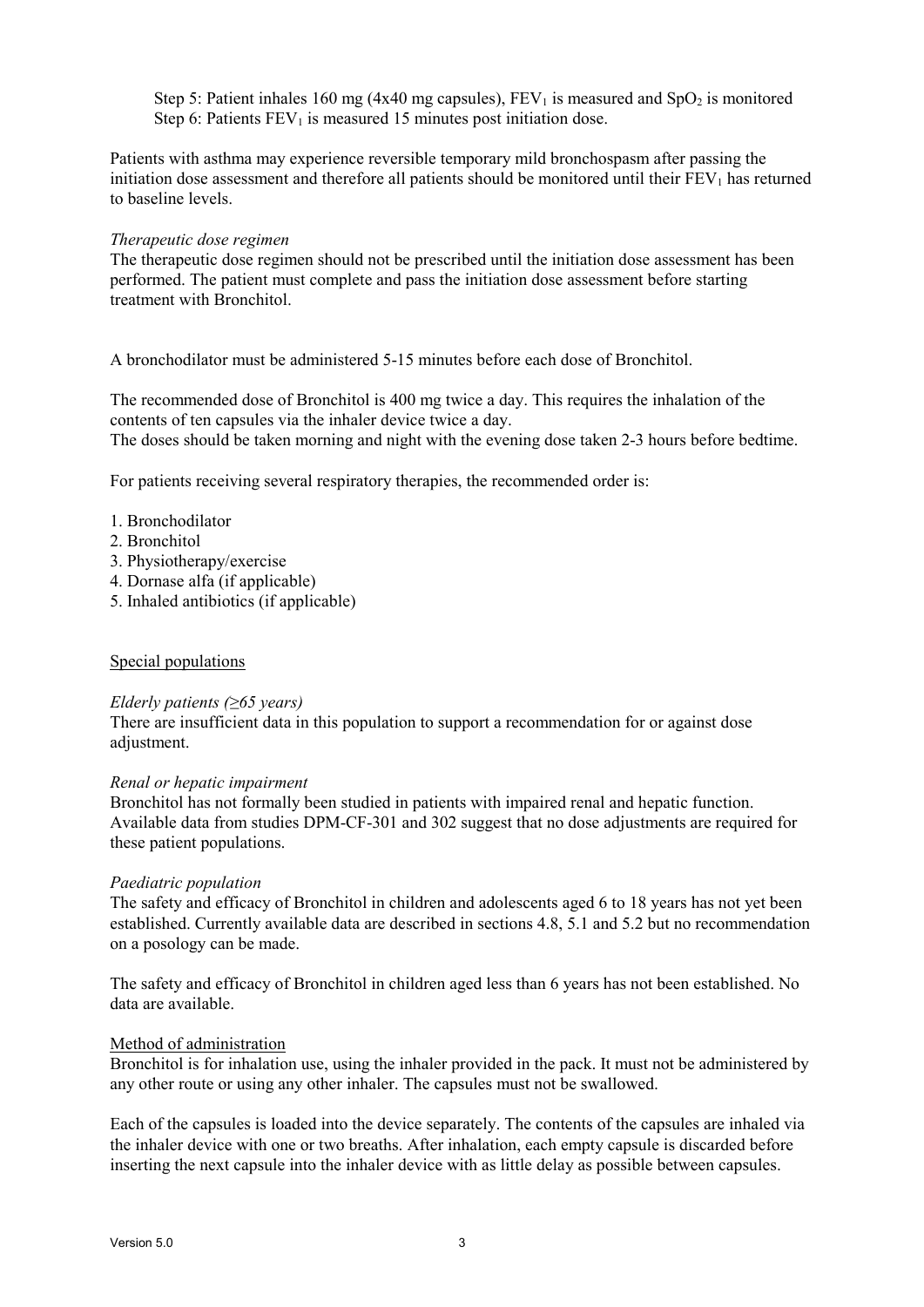The inhaler device is to be replaced after one week of use. If the inhaler does require cleaning, it must be ensured that the device is empty, then it should be washed in warm water and before re-use,the inhaler should be allowed to thoroughly air dry.

Detailed instructions on how to use the inhaler can be found in the patient information leaflet. Patients should be advised to carefully read them.

## **4.3 Contraindications**

Hypersensitivity to the active substance.

Bronchial hyperresponsiveness to inhaled mannitol (see section 4.4).

## **4.4 Special warnings and precautions for use**

### Hyperresponsiveness to mannitol

Patients must be monitored for bronchial hyperresponsiveness to inhaled mannitol during their initiation dose assessment before commencing the therapeutic dose regimen of Bronchitol.If the patient is unable to perform spirometry or complete the initiation dose assessment, they must not be prescribed Bronchitol. Hyperresponsive patients should not be prescribed the therapeutic dose regimen of Bronchitol (see section 4.3).The usual precautions regarding bronchial hyperresponsiveness monitoring apply (see section 4.2).

A patient is defined as hyperresponsive to inhaled mannitol and must not be prescribed the therapeutic dose regimen if they experience any of the following during the initiation dose assessment:

- $\geq$ 10% fall from baseline in SpO<sub>2</sub> at any point of the assessment;
- FEV<sub>1</sub> fall from baseline is  $\geq$ 20% at 240 mg cumulative dose;
- $FEV<sub>1</sub>$  has fallen 20- $\leq$ 50% (from baseline) at the end of the assessment and does not return to <20% within 15 minutes;
- $FEV<sub>1</sub>$  has fallen  $\geq$ 50% (from baseline) at the end of the assessment.

If a therapy induced hyperresponsive reaction is suspected, Bronchitol should be discontinued. All patients should be monitored until their  $FEV<sub>1</sub>$  has returned to baseline levels.

### Bronchospasm

Bronchospasm can occur with inhalation of medicinal product and has been reported with Bronchitol in clinical studies, even in patients who were not hyperresponsive to the initiation dose of inhaled mannitol (see section 4.8). Bronchospasm should be treated with a bronchodilator or as medically appropriate.

If there is evidence of therapy induced bronchospasm, the physician should carefully evaluate whether the benefits of continued use of Bronchitol outweigh the risks to the patient.

All patients should be formally reviewed after approximately six weeks of Bronchitol treatment to assess for signs and symptoms suggestive of active substance induced bronchospasm. The initiation dose assessment described in section 4.2 should be repeated if uncertainty exists.

### Asthma

The safety/efficacy of Bronchitol in patients with asthma has not been formally studied. Patients with asthma must be carefully monitored for worsening signs and symptoms of asthma after the initiation dose of Bronchitol.

Patients must be advised to report worsening signs and symptoms of asthma during therapeutic use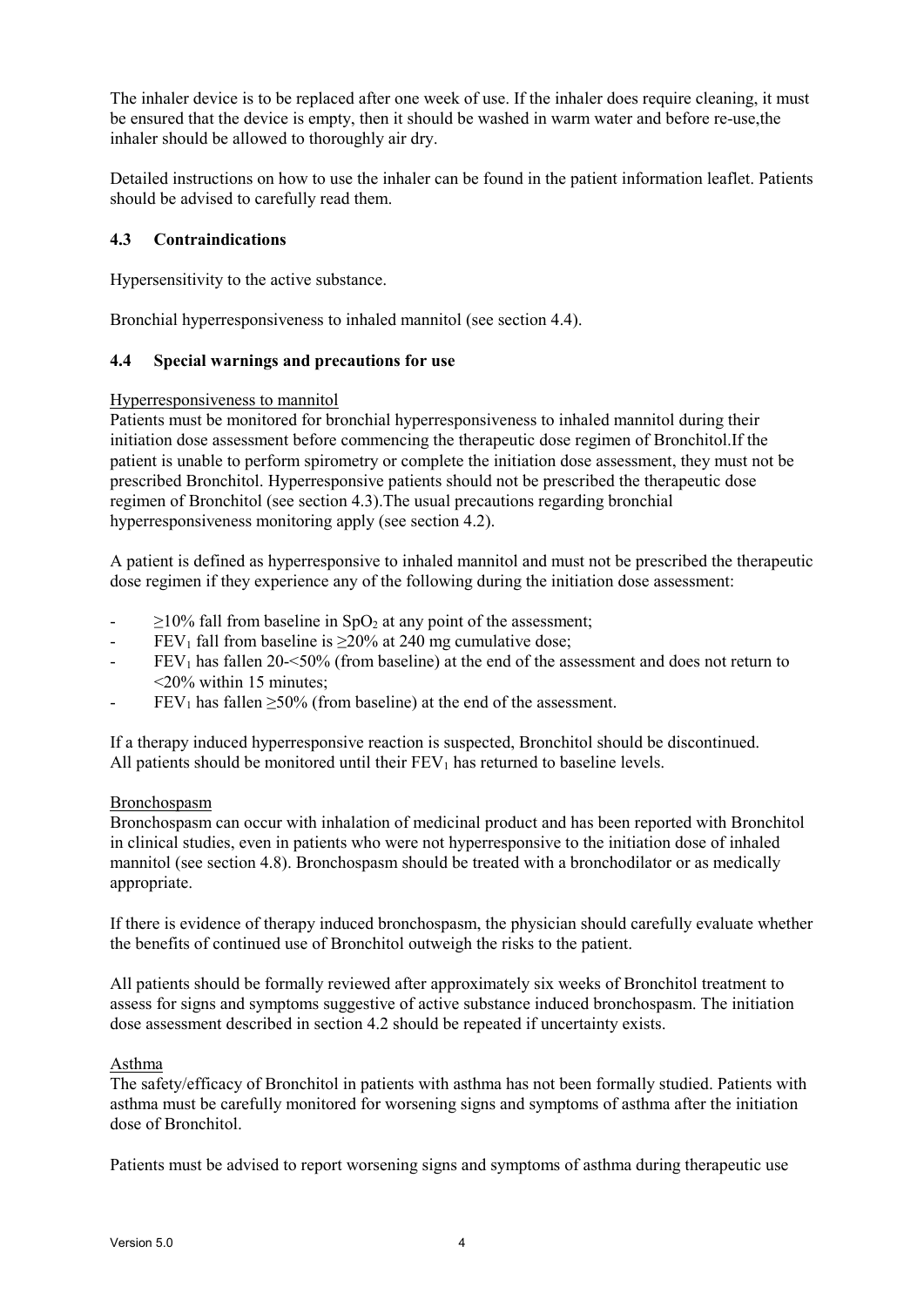to their physician. If there is evidence of therapy induced bronchospasm, the physician should carefully evaluate whether the benefits of continued use of Bronchitol outweigh the risks to the patient. Bronchospasm should be treated with a bronchodilator or as medically appropriate.

## Haemoptysis

Haemoptysis has been commonly reported with Bronchitol in clinical studies. Bronchitol has not been studied in patients with a history of significant episodes of haemoptysis (>60 ml) in the previous three months. As a consequence, these patients should be carefully monitored, and Bronchitol should be withheld in the event of massive haemoptysis. A massive/serious haemoptysis is considered to be:

- acute bleeding  $\geq$  240 ml in a 24-hour period
- recurrent bleeding  $\geq$ 100 ml/day over several days

The reinstitution or withholding of Bronchitol following smaller episodes of haemoptysis should be based on clinical judgement.

## Cough

Cough was commonly reported with use of Bronchitol in clinical studies (see section 4.8). Patients should be trained to practice correct inhaler technique during treatment and advised to report persistent cough with the use of Bronchitol to their physician.

### Impaired lung function

Safety and efficacy have not been demonstrated in patients with a  $FEV<sub>1</sub>$  of less than 30% of predicted (see section 5.1). The use of Bronchitol is not recommended in these patients.

## Non-CF Bronchiectasis

Efficacy and safety have not been established in non-CF bronchiectasis patients. Therefore, treatment with Bronchitol is not recommended.

## **4.5 Interaction with other medicinal products and other forms of interaction**

No formal interaction studies have been conducted.

However, Bronchitol has been used in clinical studies in conjunction with standard cystic fibrosis therapies such as mucolytics, antibiotics (including tobramycin and colistimethate sodium), bronchodilators, pancreatic enzymes, vitamins, inhaled and systemic corticosteroids, and analgesics.

There are no data on concomitant use of hypertonic saline with Bronchitol as it was excluded from the Phase 3 studies.

## **4.6 Fertility, pregnancy and lactation**

### Pregnancy

There are limited data from the use of mannitol in pregnant women. Animal studies do not indicate direct or indirect harmful effects with respect to reproductive toxicity (see section 5.3). As the effects of a possible hyperresponsive reaction on the mother and/or foetus are unknown, caution should be exercised when prescribing Bronchitol to pregnant women. As a precautionary measure**,** it is preferable to avoid the use of Bronchitol during pregnancy.

### Breastfeeding

It is unknown whether mannitol is excreted in human milk. The excretion of mannitol in milk has not been studied in animals. A risk to the newborns/infants cannot be excluded. A decision must be made whether to discontinue breast feeding or to discontinue Bronchitol therapy taking into account the benefit of breast feeding for the child and the benefit of Bronchitol therapy for the woman.

## Fertility

For mannitol no clinical data on fertility is available. Animal reproduction studies have not been carried out with inhaled mannitol. However, studies with orally administered mannitol indicate no fertility effects (see section 5.3).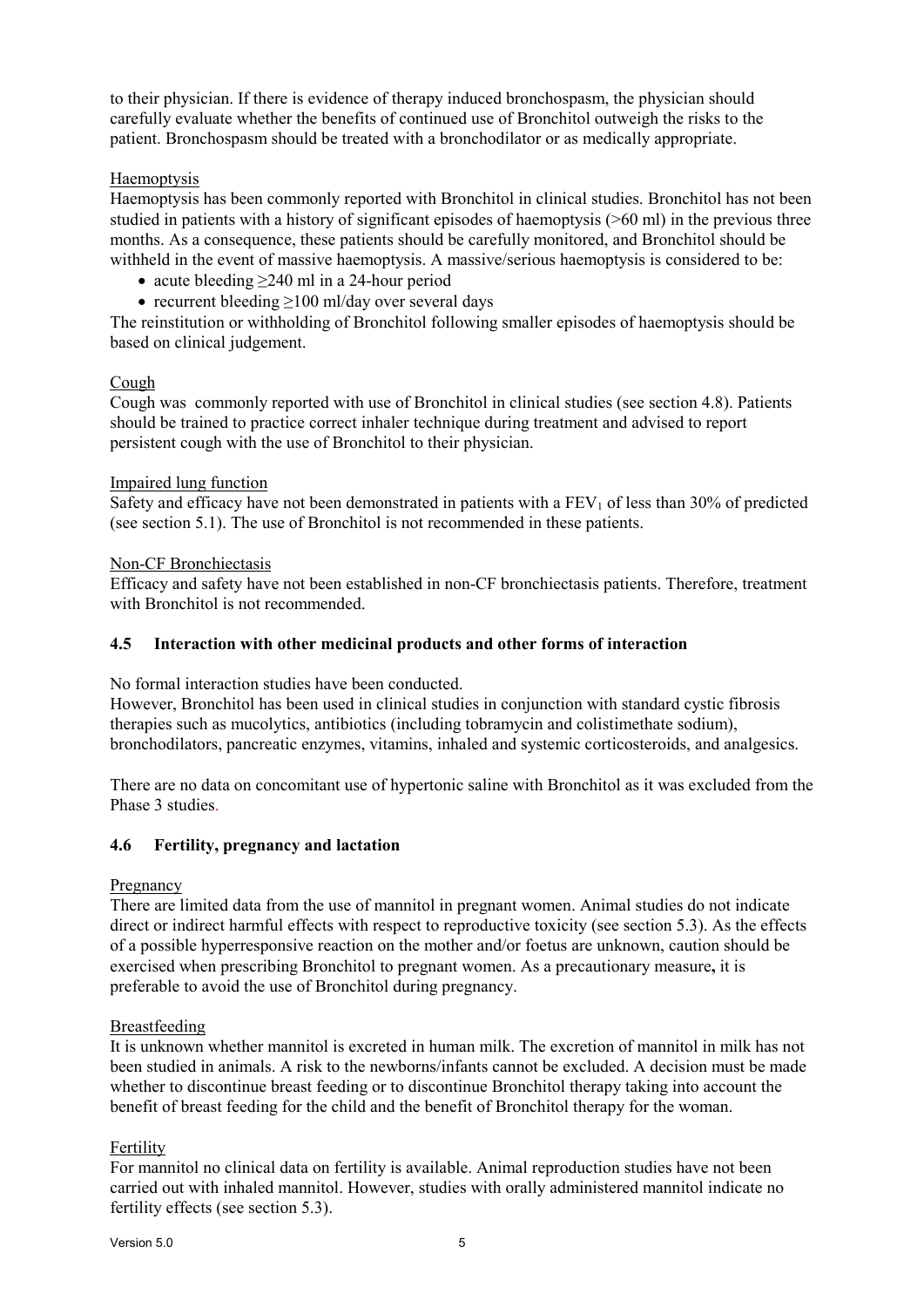## **4.7 Effects on ability to drive and use machines**

Bronchitol has no or negligible influence on the ability to drive and use machines.

## **4.8 Undesirable effects**

### Summary of the safety profile

The safety profile of Bronchitol has been evaluated in clinical studies involving more than 1200 patients. (See Table 1).

### *Initiation dose assessment*

The most commonly observed adverse reaction associated with the use of Bronchitol during the initiation dose assessment is cough (2.9% of patients), (see section 4.4).

The most important adverse reaction associated with the use of Bronchitol during the initiation dose assessment is bronchospasm (see section 4.4).

## *Therapeutic dose regimen*

The most commonly observed adverse reaction associated with the use of Bronchitol is cough (see section 4.4). This was observed in 8.3% of patients compared to 4.0% of patients in the control arm. Cough which led to cessation of treatment was also commonly experienced and was observed in 4.0% of patients in the Bronchitol treatment arm.

The most important adverse reaction associated with the use of Bronchitol is haemoptysis. The proportion of patients who experienced haemoptysis as an adverse reaction was 7.3%, 3.3% and 3.4% in the Bronchitol arms for studies 301, 302 and 303 respectively vs. 3.4%, 0% and 5.6% in the control arms. The proportion of patients who experienced haemoptysis including haemoptysis reported during exacerbation was 7.0% in the mannitol arm and 7.7% in the control arm (see section 4.4).

### Tabulated list of adverse reactions

The safety profile of Bronchitol is based on the safety data from Phase III clinical studies (including data from the initiation dose assessment).

## Frequencies are defined as:

Very common ( $\geq$ 1/10); common ( $\geq$ 1/100 to <1/10); uncommon ( $\geq$ 1/1,000 to <1/100); rare ( $\geq$ 1/10,000 to  $\leq 1/1,000$ ; very rare ( $\geq 1/100,000$  to  $\leq 1/10,000$ ); not known (cannot be estimated from the available data).

Within each frequency grouping, adverse reactions are presented in order of decreasing seriousness.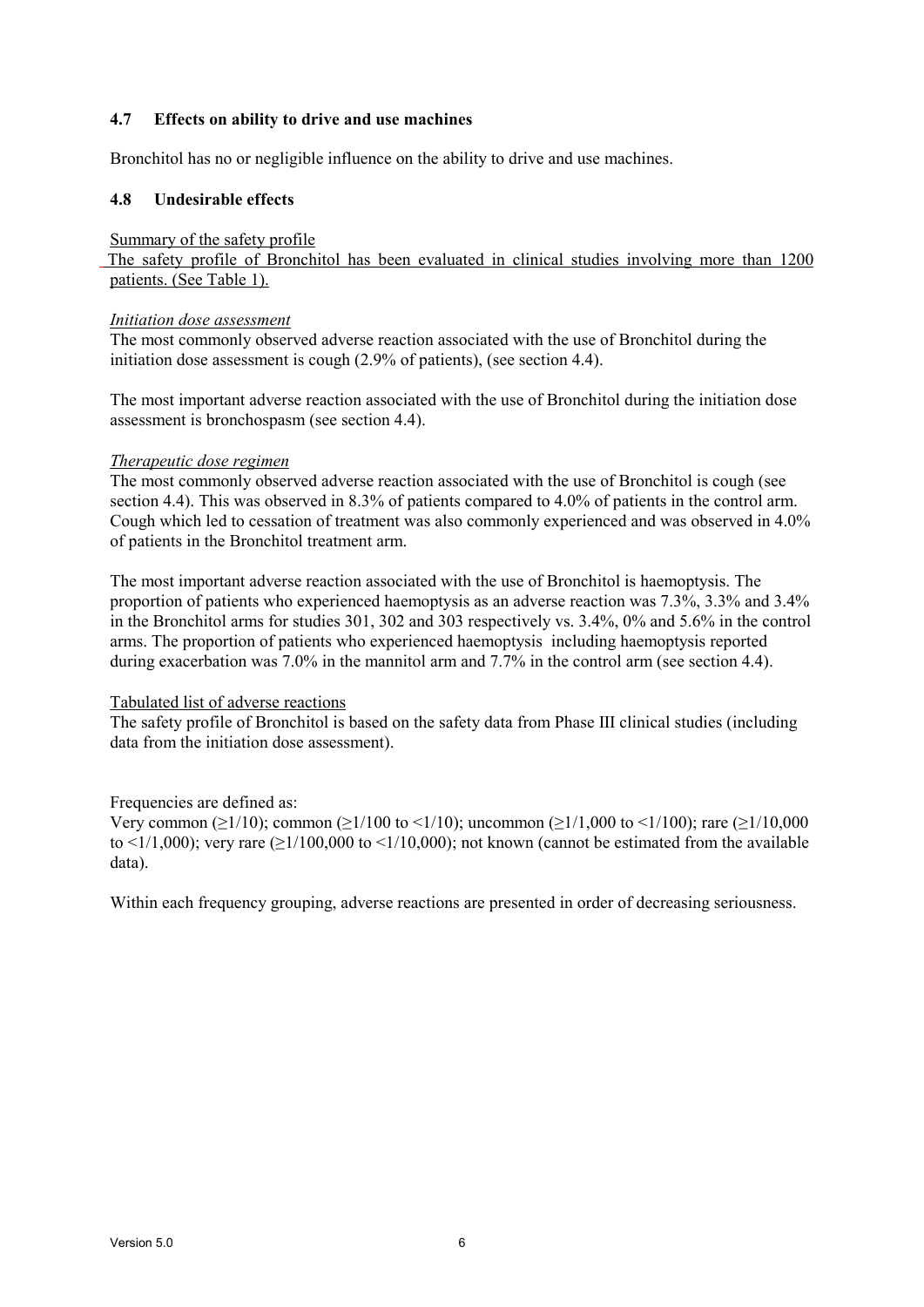| Table 1: Frequency of adverse reactions with Bronchitol in the phase 3 studies (initiation dose)<br>assessment and/or treatment phase) |           |                                                      |  |  |  |
|----------------------------------------------------------------------------------------------------------------------------------------|-----------|------------------------------------------------------|--|--|--|
| System organ class                                                                                                                     | Frequency | <b>Adverse Reaction</b>                              |  |  |  |
| Infections and infestations                                                                                                            | Uncommon  | Bacterial disease carrier, Bronchitis,               |  |  |  |
|                                                                                                                                        |           | Bronchopneumonia, Lung infection, Oral               |  |  |  |
|                                                                                                                                        |           | candidiasis, Pharyngitis, Staphylococcal             |  |  |  |
|                                                                                                                                        |           | infection, Upper respiratory tract infection         |  |  |  |
| Metabolism and nutrition                                                                                                               | Uncommon  | Decreased appetite, CF related diabetes,             |  |  |  |
| disorders                                                                                                                              |           | Dehydration                                          |  |  |  |
| Psychiatric disorders                                                                                                                  | Uncommon  | Initial insomnia, Morbid thoughts                    |  |  |  |
| Nervous system disorders                                                                                                               | Common    | Headache                                             |  |  |  |
|                                                                                                                                        |           |                                                      |  |  |  |
|                                                                                                                                        | Uncommon  | <b>Dizziness</b>                                     |  |  |  |
| Ear and labyrinth disorders                                                                                                            | Uncommon  | Ear pain                                             |  |  |  |
| Respiratory, thoracic and                                                                                                              | Common    | Cough, Haemoptysis,                                  |  |  |  |
| mediastinal disorders                                                                                                                  |           | Oropharyngeal pain, Wheezing                         |  |  |  |
|                                                                                                                                        | Uncommon  | Productive cough, Throat irritation,                 |  |  |  |
|                                                                                                                                        |           | Asthma, Bronchospasm, Forced expiratory              |  |  |  |
|                                                                                                                                        |           | volume decreased, Rhinorrhoea, Dyspnoea <sup>,</sup> |  |  |  |
|                                                                                                                                        |           | Dysphonia, Hyperventilation, Obstructive             |  |  |  |
|                                                                                                                                        |           | airways disorder, Respiratory tract congestion,      |  |  |  |
|                                                                                                                                        |           | Sputum discoloured, Hypoxia                          |  |  |  |
| Gastrointestinal disorders                                                                                                             | Common    | Post-tussive vomiting, Vomiting                      |  |  |  |
|                                                                                                                                        | Uncommon  | Nausea, Diarrhoea, Eructation,                       |  |  |  |
|                                                                                                                                        |           | Flatulence, Gastrooesophageal reflux disease,        |  |  |  |
|                                                                                                                                        |           | Glossodynia, Retching, Stomatitis, Abdominal         |  |  |  |
|                                                                                                                                        |           | pain upper, Aphthous Stomatitis, Odynophagia         |  |  |  |
|                                                                                                                                        |           |                                                      |  |  |  |
| Skin and subcutaneous tissue                                                                                                           | Uncommon  | Acne, Cold sweat, Pruritus, Rash, Rash pruritic      |  |  |  |
| disorders<br>Musculoskeletal and                                                                                                       |           |                                                      |  |  |  |
|                                                                                                                                        | Uncommon  | Musculoskeletal chest pain, Arthralgia, Back         |  |  |  |
| connective tissue disorders                                                                                                            |           | pain, Joint stiffness, Musculoskeletal pain          |  |  |  |
| Renal and urinary disorders                                                                                                            | Uncommon  | Urinary incontinence                                 |  |  |  |
| General disorders and<br>administration site                                                                                           | Common    | Condition aggravated, Chest discomfort               |  |  |  |
| conditions                                                                                                                             | Uncommon  | Pyrexia, Fatigue, Influenza like illness, Hernia     |  |  |  |
|                                                                                                                                        |           | pain, Malaise, Chest pain                            |  |  |  |
| Investigations                                                                                                                         | Uncommon  | Blood alkaline phosphatase increased, Bacteria or    |  |  |  |
|                                                                                                                                        |           | fungus sputum test positive                          |  |  |  |

Adverse reactions that occurred only with the initiation dose assessment (MTT) are dehydration, forced expiratory volume decreased, hypoxia, diarrhoea, abdominal pain upper, aphthous stomatitis, odynophagia, chest pain and blood alkaline phosphatase increased.

### Description of selected adverse reactions

Twenty seven (7.1%) out of 378 patients who undertook the mannitol tolerance test (MTT) in study 301, 18 (5.3%) out of 341 patientsin study 302 and 25 (5.1%) out of 486 patients in Study 303 had a positive (MTT). In study 301, overall the most frequently reported adverse reactions during the MTT were cough in 20 (5.3%) subjects, wheezing/bronchospasm in seven (1.9%) subjects and chest discomfort in six (1.6%) subjects. In study 302 the most frequent adverse reaction reported during the MTT was cough in seven patients (2.1%), and in study 303 the most frequently reported adverse reaction from the MTT was also cough in eight patients (1.6%).

### Paediatric population (6 to 17 years of age)

Frequency, type and severity of adverse reactions in children are similar to those observed in adults.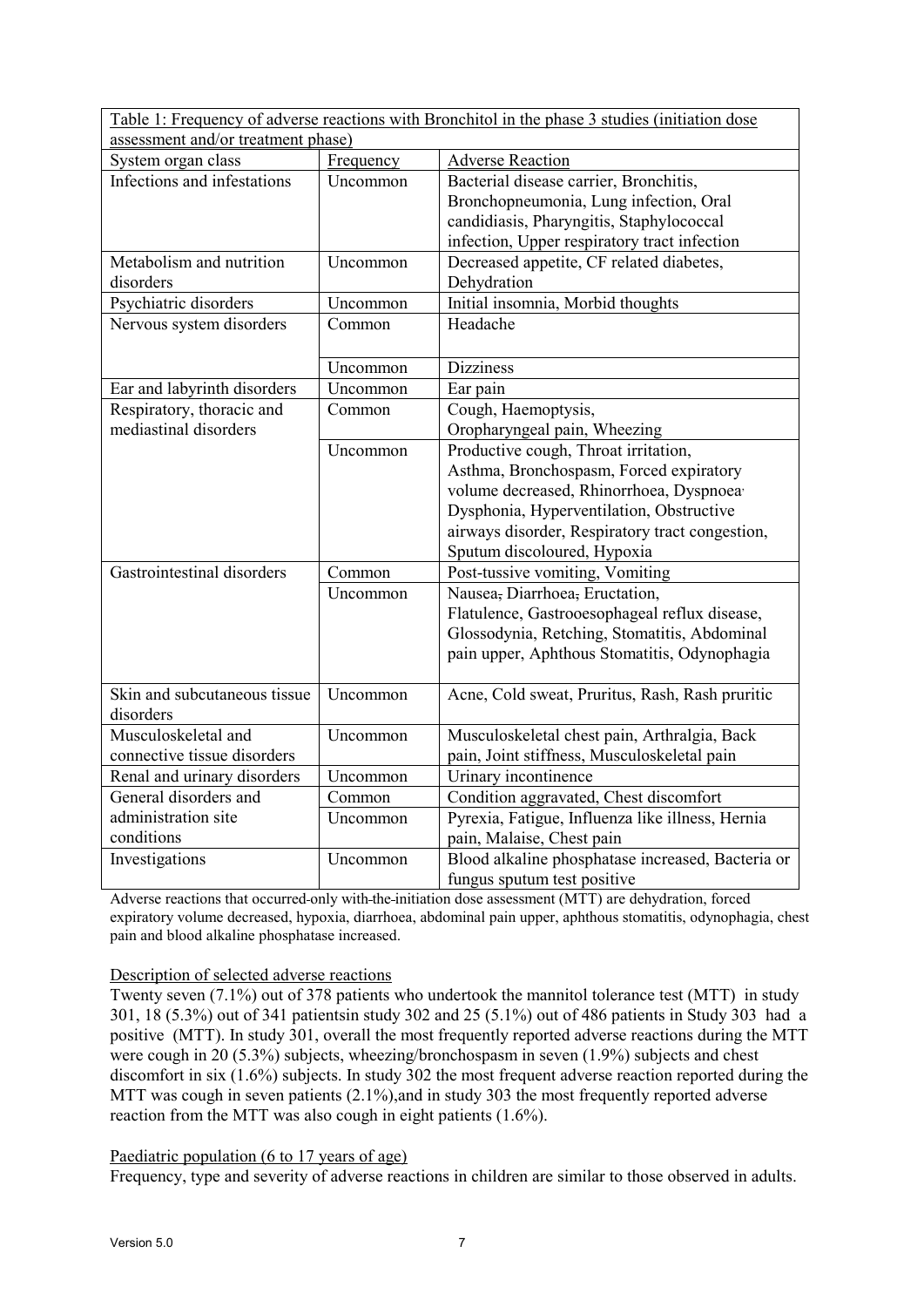## *Initiation dose (6 to 17 years of age)*

The most commonly observed adverse reaction associated with the use of Bronchitol during the initiation dose assessment with the paediatric population is cough (4.8% of patients).

The most important adverse reaction associated with the use of Bronchitol during the initiation dose assessment with the paediatric population is bronchospasm.

### *Therapeutic dose regimen(6 to 17 years of age)*

The most commonly observed adverse reaction associated with the use of Bronchitol is cough. This was observed in 7.8% of patients compared to 3.8% of patients in the control arm. The most important adverse reaction associated with the use of Bronchitol is haemoptysis.

|                                                                                   |           | Table 2: Frequency of adverse reactions with Bronchitol in the phase 3 studies (initiation dose |  |  |  |  |
|-----------------------------------------------------------------------------------|-----------|-------------------------------------------------------------------------------------------------|--|--|--|--|
| assessment and/or treatment phase) – paediatric population (6 to 17 years of age) |           |                                                                                                 |  |  |  |  |
| System organ class                                                                | Frequency | <b>Adverse Reaction</b>                                                                         |  |  |  |  |
| Psychiatric disorders                                                             | Uncommon  | Initial insomnia                                                                                |  |  |  |  |
| Nervous system                                                                    | Common    | Headache                                                                                        |  |  |  |  |
|                                                                                   | Uncommon  | <b>Dizziness</b>                                                                                |  |  |  |  |
| Ear and labyrinth disorders                                                       | Uncommon  | Ear Pain                                                                                        |  |  |  |  |
| Respiratory, thoracic and                                                         | Common    | Cough, Condition aggravated, Haemoptysis,                                                       |  |  |  |  |
| mediastinal disorders                                                             |           | Oropharyngeal pain, Chest discomfort, Wheezing,                                                 |  |  |  |  |
|                                                                                   |           | Asthma, Productive cough                                                                        |  |  |  |  |
|                                                                                   | Uncommon  | Bronchitis, Bronchopneumonia, Dysphonia,                                                        |  |  |  |  |
|                                                                                   |           | Hyperventilation, Sputum Discoloured, Throat                                                    |  |  |  |  |
|                                                                                   |           | irritation, Pharyngitis, Upper respiratory tract                                                |  |  |  |  |
|                                                                                   |           | infection, Bronchospasm, Dyspnoea, Chest pain                                                   |  |  |  |  |
| Gastrointestinal disorders                                                        | Common    | Vomiting, Post-tussive vomiting                                                                 |  |  |  |  |
|                                                                                   | Uncommon  | Nausea, Odynophagia, Retching                                                                   |  |  |  |  |
| Skin and subcutaneous tissue                                                      | Uncommon  | Pruritus, Pruritic rash                                                                         |  |  |  |  |
| disorders                                                                         |           |                                                                                                 |  |  |  |  |
| Musculoskeletal and                                                               | Uncommon  | Musculoskeletal chest pain                                                                      |  |  |  |  |
| connective tissue disorders                                                       |           |                                                                                                 |  |  |  |  |
| Renal and urinary disorders                                                       | Uncommon  | Urinary incontinence                                                                            |  |  |  |  |
| General disorders and                                                             | Uncommon  | Pyrexia                                                                                         |  |  |  |  |
| administration site                                                               |           |                                                                                                 |  |  |  |  |
| conditions                                                                        |           |                                                                                                 |  |  |  |  |
| Investigations                                                                    | Common    | Bacteria sputum identified                                                                      |  |  |  |  |

Adverse reactions that occurred only with initiation dose assessment (MTT) are bronchospasm, chest pain, odynophagia and retching

### Reporting of suspected adverse reactions

Reporting suspected adverse reactions after authorisation of the medicinal product is important. It allows continued monitoring of the benefit/risk balance of the medicinal product. Healthcare professionals are asked to report any suspected adverse reactions via the Yellow Card Scheme in the UK, Website: [www.mhra.gov.uk/yellowcard](http://www.mhra.gov.uk/yellowcard) or search for MHRA Yellow Card in the Google Play or Apple App Store. In Ireland to HPRA Pharmacovigilance, Earlsfort Terrace, IRL - Dublin 2; Tel: +353 1 6764971; Fax: +353 1 6762517; Website: [www.hpra.ie;](http://www.hpra.ie/) e-mail: [medsafety@hpra.ie.](mailto:medsafety@hpra.ie)

## **4.9 Overdose**

Susceptible persons may suffer bronchoconstriction in the event of an inhaled overdose. If excessive coughing and bronchoconstriction occurs, a beta<sub>2</sub> agonist should be given, and oxygen if necessary.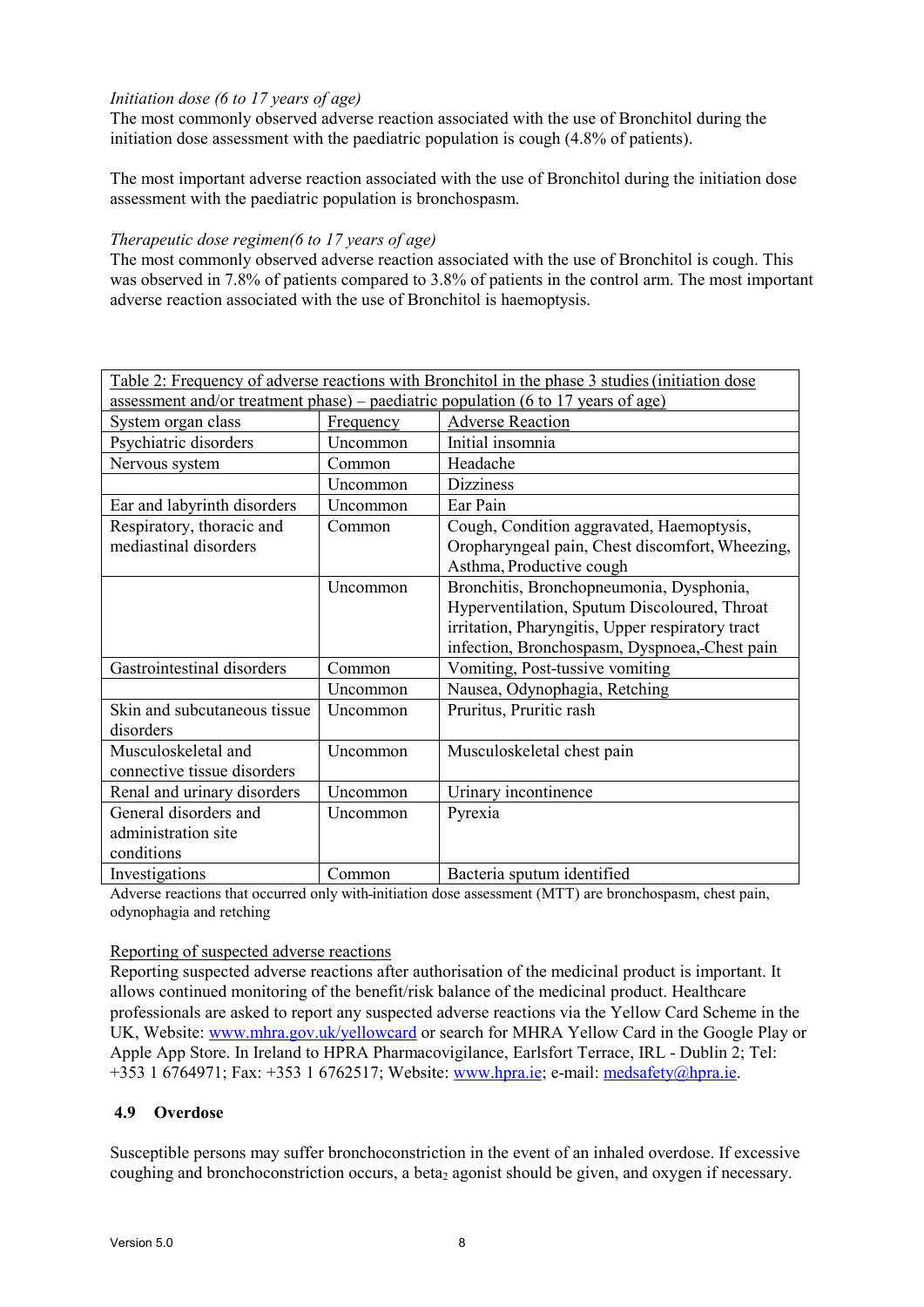# **5. PHARMACOLOGICAL PROPERTIES**

## **5.1 Pharmacodynamic properties**

Pharmacotherapeutic group: Cough and cold preparations, Mucolytic. ATC code: R05CB16

#### Mechanism of action

Bronchitol is an inhaled hyperosmotic medicinal product. While the exact mechanism of action is unknown, inhaled mannitol may change the viscoelastic properties of mucus, increase the hydration of the periciliary fluid layer and contribute to increased mucus clearance of the retained secretions through mucociliary activity. Productive cough can contribute to sputum clearance.

### Pharmacodynamic effects

In the ITT population of an open label dose response study, DPM-CF-202, the mean (SD) percent change in  $\overline{FEV}_1$  for the 400 mg dose was 8.75 (SD: 12.4) and -1.569 (SD: 9.0) for 40 mg dose (p < 0.0001).

### Clinical efficacy and safety

Three Phase 3, 26-week double blind, randomised, parallel arm, controlled, intervention studies (DPM-CF-301,DPM-CF-302 and DPM-CF-303) have been performed in which 324 (DPM-CF-301) and 318 (DPM-CF-302) patients aged 6 years and above were randomised in a 3:2 ratio to inhaled mannitol 400 mg twice daily or to control (inhaled mannitol 50 mg twice daily). In the third study (DPM-CF-303) 423 adult patients were randomised in a 1:1 ratio to inhaled mannitol 400 mg twice daily or to control. Twenty seven (7.1%) out of 378 patients who undertook the mannitol tolerance test (MTT) in study 301, 18 (5.3) out of 341 patients in study 302 and 25 out of 486 patients (5.1%) in study 303 had a positive MTT defined as either 1) a fall in  $FEV_1 > 20\%$  from baseline at midpoint (step 4) or 2) fall from baseline  $> 20\%$  at end of test that did not recover to  $\leq 20\%$  within 15 minutes or 3) who had a fall in  $FEV_1 > 50\%$  from baseline at end of test (step 6) or 4) who had a fall in Sp02 to  $\leq$  89% during the procedure. An additional 2.8% (n=34) of patients from the three studies had incomplete MTTs and were not randomised.

Mean (SD) baseline  $FEV_1$  percent predicted in study DPM-CF-301 (safety population,  $N= 295$ ) was 62.4 (SD:16.45) and 61.4 (SD:16.13) in the mannitol and control groups, respectively. These figures for study DPM-CF-302 (N=305) are as follows: 65.24 (SD:13.90) and 64.35 (SD:15.29). In study DPM-CF-303 (N=423) the baseline  $FEV_1$  percent predicted was 63.17 (SD: 15.15) and 62.98 (SD: 13.65).In study DPM-CF-301 64.4 % of the patient population were adults while in study DPM-CF-302 this figure was 49.5%. Study DPM-CF-303 was all adult patients. Fifty five % of patients were receiving rhDNase in study DPM-CF-301 while in study DPM-CF-302 this number was 75% and for DPM-CF-303 this was 67.6%. The percentage of patients receiving inhaled antibiotics was 55% in study DPM-CF-301, 56% in study DPM-CF-302 and 52% in Study DPM-CF-303. Concomitant administration with hypertonic saline was not permitted in these trials.

The primary pre-specified endpoint i.e. the change from baseline in  $FEV<sub>1</sub>$  (ml) in the modified ITT (mITT) population (n=269, 297 and 423 in studies DPM-CF-301,DPM-CF-302 and DPM-CF-303, respectively) compared to control over the 26 weeks period is provided in Table 3 alongside  $FEV<sub>1</sub>$ presented as absolute and relative change % predicted.

Table  $3$  – Change in FEV<sub>1</sub> from baseline over 26 weeks in the mITT and adult populations

| <b>Effect size estimate</b>             |         |                                         |         |                                         |         |  |  |
|-----------------------------------------|---------|-----------------------------------------|---------|-----------------------------------------|---------|--|--|
| <b>DPM-CF-301</b>                       |         | <b>DPM-CF-302</b>                       |         | <b>DPM-CF-303</b>                       |         |  |  |
| FEV <sub>1</sub><br>$(95\% \text{ CI})$ | p value | FEV <sub>1</sub><br>$(95\% \text{ CI})$ | p value | $\mathbf{FEV}_1$<br>$(95\% \text{ CI})$ | p value |  |  |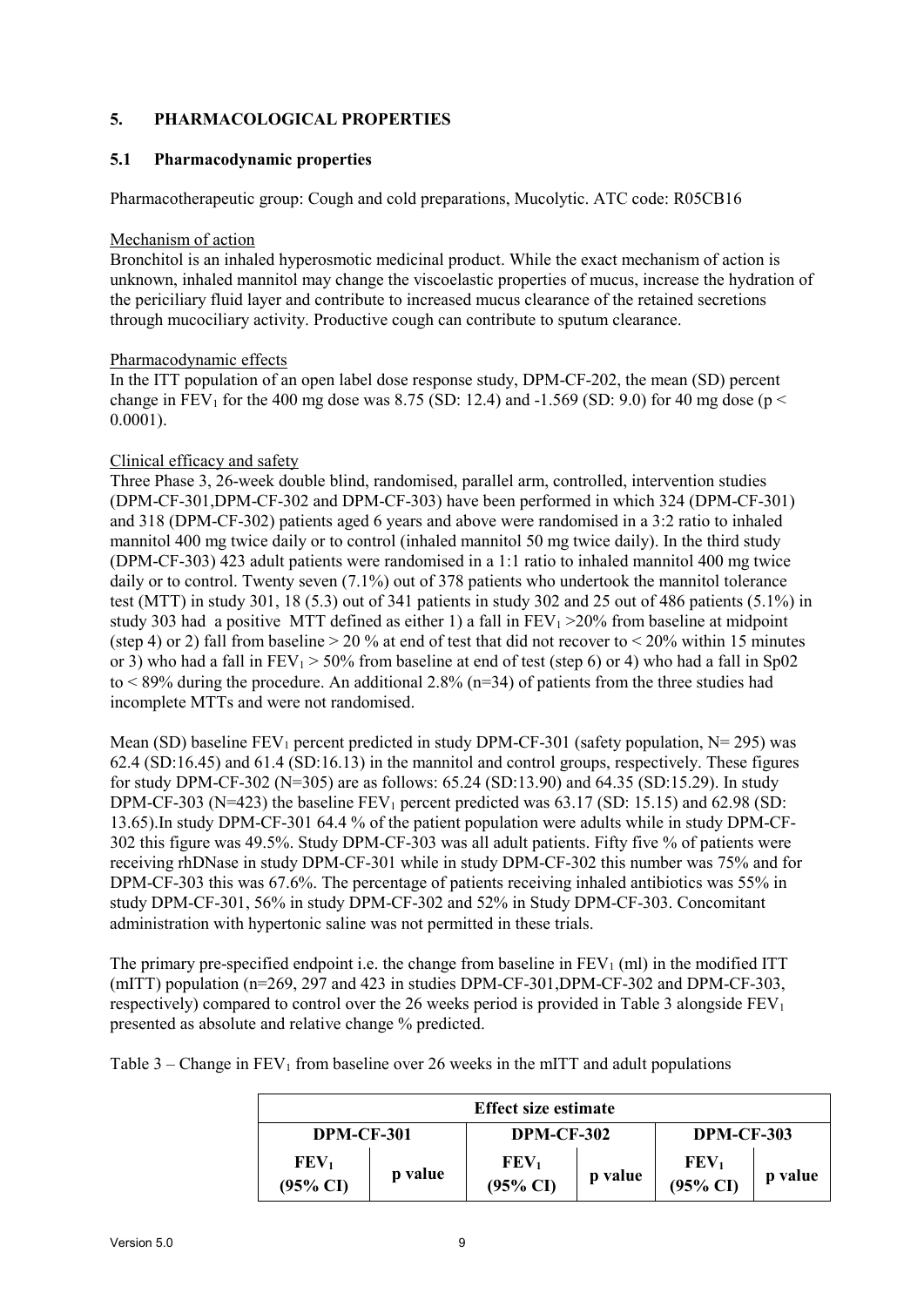|                                | <b>Overall Population</b> |         |                          |       |                    |       |  |  |
|--------------------------------|---------------------------|---------|--------------------------|-------|--------------------|-------|--|--|
|                                | $N = 269$                 |         | $N = 297$                |       | $N = 423$          |       |  |  |
| Absolute mL                    | 94.5<br>(46.2, 142.7)     | < 0.001 | 54.1<br>$(-1.97, 110.3)$ | 0.059 | 54<br>(8, 100)     | 0.020 |  |  |
| Absolute %<br>predicted        | 2.4<br>(0.9, 3.9)         | 0.001   | 1.9<br>$(-0.02, 3.8)$    | 0.052 | 1.2<br>(0.07, 2.4) | 0.037 |  |  |
| <b>Relative %</b><br>predicted | 3.5<br>(1.0, 6.1)         | 0.007   | 3.6<br>(0.3, 6.9)        | 0.033 | 2.3<br>(0.3, 4.2)  | 0.024 |  |  |
|                                | <b>Adult Population</b>   |         |                          |       |                    |       |  |  |
|                                | $N = 171$                 |         | $N = 144$                |       | $N = 423$          |       |  |  |
| Absolute mL                    | 108.5<br>(47.6, 169.4)    | < 0.001 | 85.9<br>(4.6, 167.3)     | 0.038 | 54<br>(8, 100)     | 0.020 |  |  |
| Absolute %<br>predicted        | 2.7<br>(0.9, 4.5)         | 0.004   | 2.3<br>$(-0.4, 5.1)$     | 0.095 | 1.2<br>(0.07, 2.4) | 0.037 |  |  |
| <b>Relative %</b><br>predicted | 4.3<br>(1.1, 7.5)         | 0.008   | 5.0<br>(0.2, 9.8)        | 0.040 | 2.3<br>(0.3, 4.2)  | 0.024 |  |  |

Note: There were some differences in analysis methods across the 3 studies. In DPM-CF-303 imputation of missing data was performed using a baseline observation carried forward (BOCF) approach whereas no imputation was performed in DPM-CF-301 or DPM-CF-302.

The treatment effect of Bronchitol on  $FEV<sub>1</sub>$  was less evident in the subgroup of patients who were receiving concomitant rhDNase.In rhDNase users in study 301 the relative change in  $FEV<sub>1</sub>$ % predicted from baseline across 26 weeks of treatment was 2.83 (95% CI -0.62, 6.27). For non-users the relative change was 4.30 (95% CI 0.53, 8.07). In study 302 the relative change (95% CI) for rhDNase users and non-users was 3.21 (-0.61, 7.03) and 4.73 (-1.93, 11.40), respectively. In study 303 the relative change (95% CI) for rhDNase users and non-users was 1.30 (-0.91, 3.51) and 4.45 (0.52, 8.38), respectively.

Study 303 did not show a superior treatment effect of Bronchitol on  $FEV<sub>1</sub>$  for female patients, in whom the underlying cystic fibrosis disease course may be worse than males for reasons that are not fully understood. In female patients, the adjusted mean change in  $FEV<sub>1</sub>$  was 27ml for Bronchitol and 44ml for the control arm, suggesting potentially inferior benefit on lung function with Bronchitol compared to the control, although the difference was not statistically significant ( $p=0.480$ ).

The number of subjects with at least one protocol defined pulmonary exacerbation (PDPE, defined by the presence of at least 4 symptoms and signs plus the use of intravenous antibiotics) was 18.1% in the mannitol arm and 28% in the control arm in study 301 (ITT population). In study 302 15.2% subjects in the mannitol arm and 19% in the control had a PDPE. In study 303 13.4% subjects in the mannitol arm and 13.6% in the control had a PDPE.

The estimated effect of treatment (mean change and 95% CI from baseline over 26 weeks, mITT population) on FVC was 108.78 ml (95% CI: 49.21, 168.35) in study 301 and 71.4 ml (95% CI: 10.57, 132.13) in study 302 and 40 ml (95% CI: -12, 92) in study 303.

### Paediatric population

The safety and efficacy of Bronchitol in children and adolescents aged less than 18 years has not been established (see section 4.2).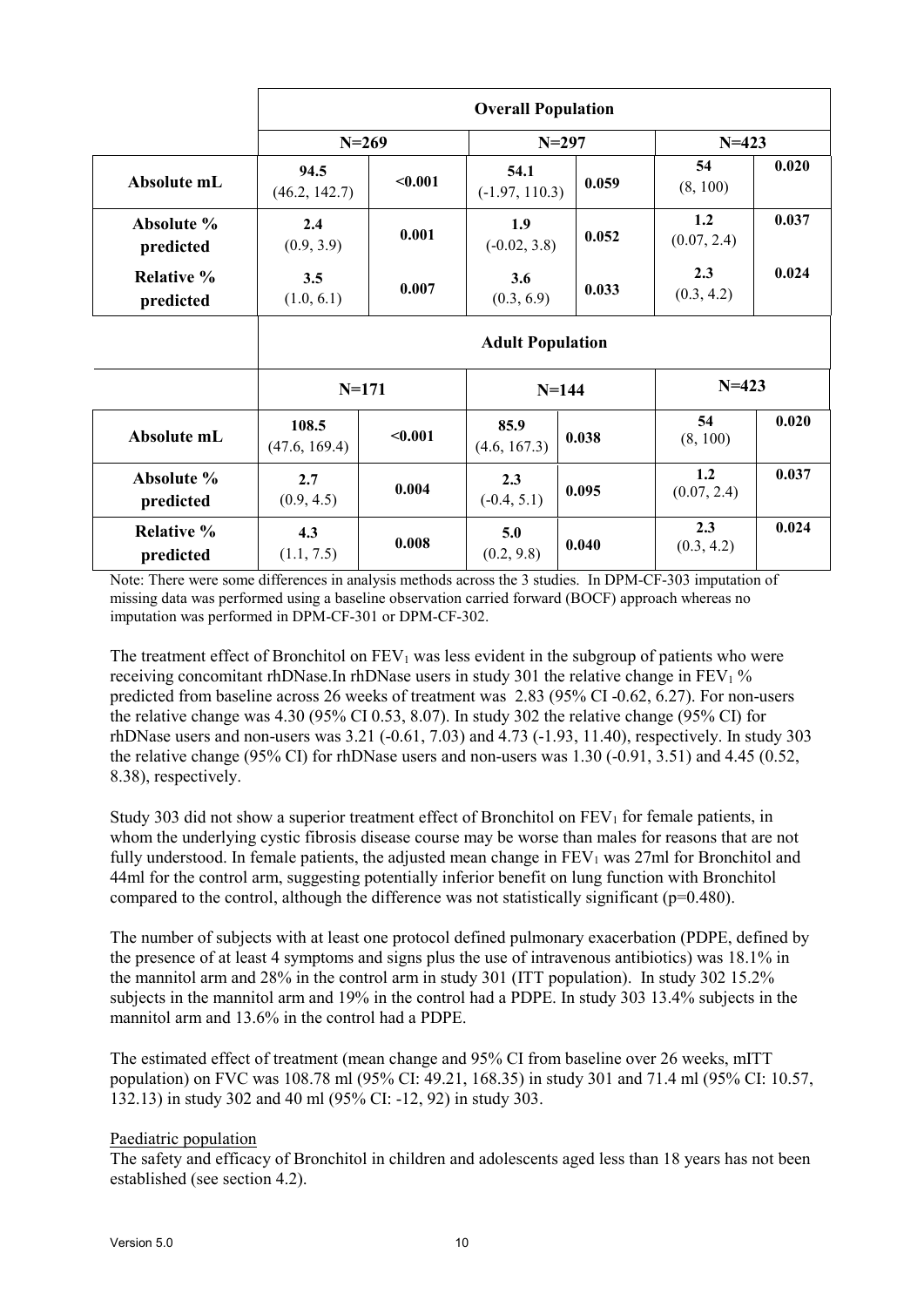In studies DPM-CF-301 and 302 relative % predicted  $FEV_1$  compared to control in children (6-11) years) was improved by 0.44% (95% CI -5.90, 6.77, N=43) and 6.1% (95% CI -1.28, 13.54, N=59) over 26 weeks (p=0.892 and 0.104) respectively.

In adolescents (12-17 years) relative change in  $\%$  predicted FEV<sub>1</sub> compared to control improved by 3.31% (95% CI -2.29, 8.90, N=55) and 0.42% (95% CI -5.45, 6.29, N=94) over 26 weeks (p=0.245 and 0.888) respectively.

# **5.2 Pharmacokinetic properties**

## Absorption

In a study of 18 healthy male adult volunteers, the absolute bioavailability of mannitol powder for inhalation by comparison to mannitol administered intravenously was  $0.59\% \pm 0.15$ . The rate and extent of absorption of mannitol after inhaled administration was very similar to that observed after oral administration. The  $T_{\text{max}}$  after inhaled administration was  $1.5 \pm 0.5$  hours.

In a study of 9 cystic fibrosis patients (6 adults, 3 adolescents), using 400 mg inhaled mannitol as a single dose (Day 1) then twice a day for 7 days (Days 2 - 7), pharmacokinetic parameters were similar for adults and adolescents, except for a longer average apparent terminal half life for adolescents (Day  $1 = 7.29$  hours, Day  $7 = 6.52$  hours) compared with adults (Day  $1 = 6.10$  hours, Day  $7 = 5.42$  hours). Overall, the comparison of AUCs between Day 1 and Day 7 showed a time independence of pharmacokinetics, indicating linearity at the dose level administered in this study.

## Biotransformation

A small percentage of systemically absorbed mannitol undergoes hepatic metabolism to glycogen and carbon dioxide. Studies in rats, mice and humans have demonstrated that mannitol has no toxic metabolites. The metabolic pathway of inhaled mannitol was not examined in pharmacokinetic studies.

## Distribution

Lung deposition studies have demonstrated a 24.7% deposition of inhaled mannitol confirming its distribution to the target organ. Nonclinical toxicology studies indicate that mannitol inhaled into the lungs is absorbed into the bloodstream, with the maximum serum concentration being achieved occurring at 1 hour. There is no evidence that mannitol is accumulated in the body, therefore distribution of inhaled mannitol was not examined in PK studies.

### Elimination

The cumulative amount of mannitol filtered into the urine over the 24 hour collection period was similar for inhaled (55%) and oral (54%) mannitol. When administered intravenously, mannitol is eliminated largely unchanged by glomerular filtration and 87% of the dose is excreted in the urine within 24 hours. The mean terminal half-life in adults was approximately 4 to 5 hours from serum and approximately 3.66 hours from urine.

### Paediatric population

The safety and efficacy of Bronchitol in children and adolescents aged 6 to 18 years has not yet been established.

The limited data available in adolescents aged 12 to 17 years indicate the pharmacokinetic parameters of inhaled mannitol are similar to the adult population.

There are no data available for children under 12 years of age.

## **5.3 Preclinical safety data**

In male rats after 13 weeks of inhaled mannitol dosing, elevated circulating lymphocyte numbers and mandibular lymph node plasmacytosis was observed at doses greater than 9.3 fold the maximal dose.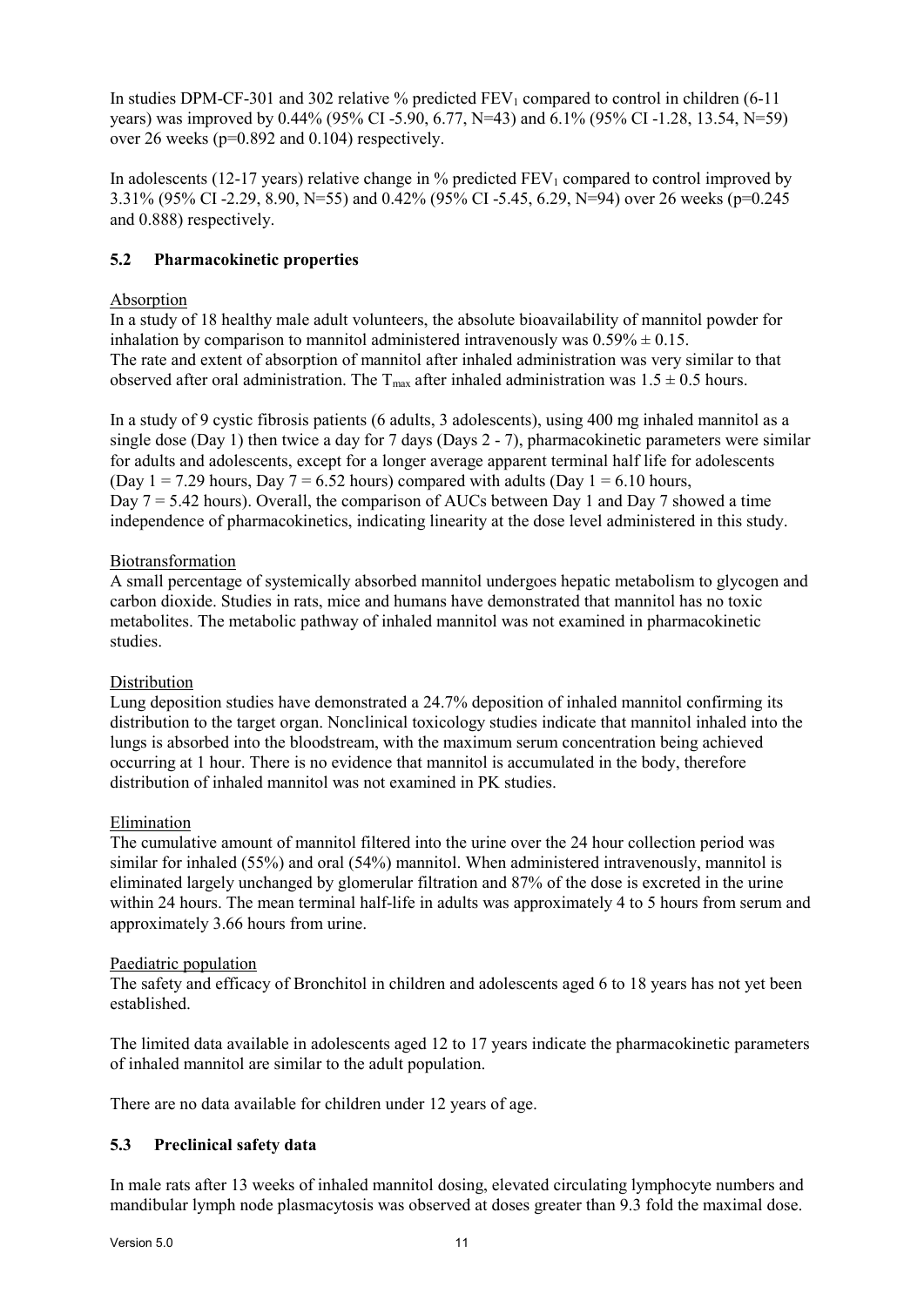The elevated lymphocyte count was within historical control values, did not progress and was essentially resolved by the end of the in life phase of the study and following withdrawal of treatment. This effect was not noted in any other species and did not result in clinical signs.

In dogs an increased occurrence of coughing was observed both during and immediately post dose for low and high dose inhaled mannitol administration. No treatment-related adverse effect occurred greater than 13 fold the maximal therapeutic dose.

No mutagenic or genotoxic effect has been revealed when mannitol was assayed in a standard battery of genotoxicity tests.

Mannitol was shown not to be an irritant in an isolated bovine eye assay or when introduced into rabbit eyes.

No evidence of carcinogenicity was observed when dietary mannitol  $(\leq 5\%)$  was administered to mice and rats for 2 years. Carcinogenicity studies have not been carried out with inhaled mannitol.

Reproduction and developmental toxicity studies have not been carried out with inhaled mannitol. However, studies conducted with mannitol administered via other routes indicated no effect on foetal survival in mice, rats and hamsters and on embryo and foetal development in rats and rabbits.

Animal reproduction studies have not been carried out with inhaled mannitol. However, studies conducted with orally administered mannitol indicated no teratogenic effects in mice or rats, at doses of up to 1.6  $g/kg$ , or in hamsters at 1.2  $g/kg$ .

## **6. PHARMACEUTICAL PARTICULARS**

## **6.1 List of excipients**

None.

## **6.2 Incompatibilities**

Not applicable.

### **6.3 Shelf life**

3 years

Discard the inhaler and its cap 1 week after first use.

### **6.4 Special precautions for storage**

Store below 30°C.

Store in the original blister in order to protect from moisture. The capsules must only be removed immediately before use.

### **6.5 Nature and contents of container**

Aluminium/polyamide/PVC/aluminium blisters. Cartons containing 10 or 280 capsules for initial dose and treatment use respectively.

The initiation dose carton contains 1 blister (of 10 capsules) and one inhaler device.